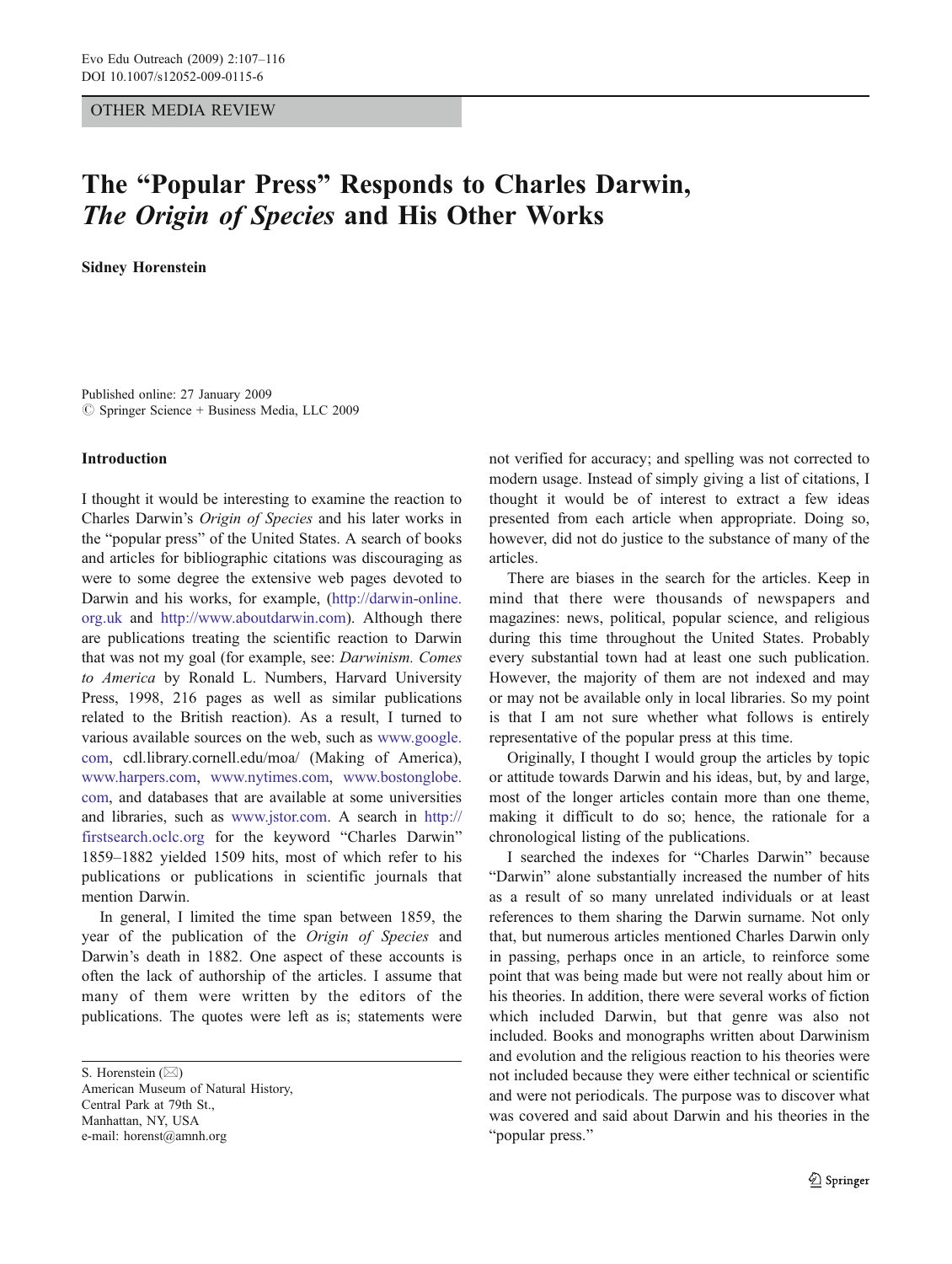One can anticipate the response from within various groups of society: conservative religious groups rejected Darwin and his Origin of the Species outright, while others stated that Darwin was a great naturalist and made important observations, but they could not accept his notions about the origin of man; some came on board immediately, while others quibbled about some of the details. Some scientists like Asa Gray wrote extensively about Darwin and evolution in the popular press. Still, there were a few surprises, one of which is the diminishing number of attacks against Darwin and Darwinism through this period. Not only that, regardless of the opinions expressed, most writers prefaced their remarks with the fact that they considered Charles Darwin to be a great naturalist and that he made important contributions to science. Often, religious liberals altered their interpretations of the scriptures to fit the new revelations in biological evolution. Most liberal churches accepted the antiquity of life and the paleontological record. Only a few small groups defended the recent appearance of life, attributing the fossil record to of Noah's Flood, a mindset that was not as widespread as it is today.

The following is a list of the publications mentioned in the articles below. Judging by the results of my search, only Darwin's books, for the most part, received press notices in the USA:

Journal of Researches into the Natural History and Geology of the Countries visited by H.M.S. Beagle, 1845

On the Origin of Species by Means of Natural Selection, 1859; 2nd edition, 1860, etc.

On the Various Contrivances by Which British and Foreign Orchids Are Fertilized, 1862; 2nd edition, 1877

The Variation of Plant and Animals under Domestication, 2 volumes, 1868; 2nd edition 1875

The Decent of Man, and Selection in Relation to Sex, 2 volumes, 1871; 2nd edition, 1882

The Expressions of the Emotions in Man and Animals, 1872

Insectivorous Plants, 1875

Different Forms of Flowers on Plants of the Same Species, 1877

The Power of the Movement of Plants, 1880

The Formation of Vegetable Mould, Through the Action of Worms, 1881.

Publications

New York Times January 4, 1860, page 6; a notice appeared indicating that "Mr. Lewes, it is said, is writing the opening article on Darwin's Origin of Species for the Cornhill Magazine." It can be assumed that the reading public was already familiar with Origin of Species and Mr. Lewes and Cornhill Magazine, all of which are British, but this was the first notice I could find in the New York Times mentioning Darwin's Origin of Species.

The Sun, January 28, 1860, volume 46, no 62, page 2 mentions the Origin of Species and states that the volume is "A very learned, original and philosophical disquisition full of peculiar interest to the inquirer into the arena of nature."

American Publishers' Circular and Literary Gazette, February 18, 1860. volume 6, no. 7, page 81, contains an ad for the Origin of Species, cost \$1.25, stating that "five editions of this extraordinary work has been disposed of in England within a few weeks." It also contains a long quotation from the Boston Post—"This is an American reprint of a work destined to create no little excitement and conflict in the scientific world."

New York Times, March 28 1860, page 3, an extensive full-length article *The Origin Of Species*. In this discussion of Darwin's theories, the reviewer indicates that there are considerably more than 500,000 species of plants and animals on earth and that through geologic time, each "suite" of time contained at least as many. What accounts for the genesis of these million-fold incantations of life is the "mystery of mysteries." Darwin's most important "contribution ever made to philosophic science" that all lives that ever lived on this earth have descended from some one primordial form...." After reviewing the philosophical implications, the evidence Darwin accumulated, the comparison with current theories, one at first would think the author of this review leaned positively towards Darwin. "Shall we frankly declare that after the most deliberate consideration of Mr. Darwin's arguments, we remained unconvinced?"

San Francisco Bulletin, March 30, 1860, volume 9, no. 147, page 3, contains a notice of On the Origin of Species. "Many curious facts in natural history are here told, in support of the author's theory that species change, and are still slowly changing, by the preservation and accumulation of successive slight favorable variations." Other scientists, however, deny the mutability of species.

New York Observer and Chronicle, March 29, 1860, volume 38, no. 13, page 102; Darwin's New Theory adds that it is a "work of no little pretension and of some scientific interest...." The author confesses that he had in unanimous and often vehement opposition to him "all the most eminent paleontologists and all of the greatest geologists." By maintaining that life descended from some one primordial form, "he is forced to take positions which stagger the wildest credulity." "The objections, which the author cites against his own theory, and which he attempts to meet, are in our judgement insuperable, and some of them he admits for the present to be valid."

The North American Review, April, 1860, volume 90, no. 187, pages 474-507; a review of On the Origin of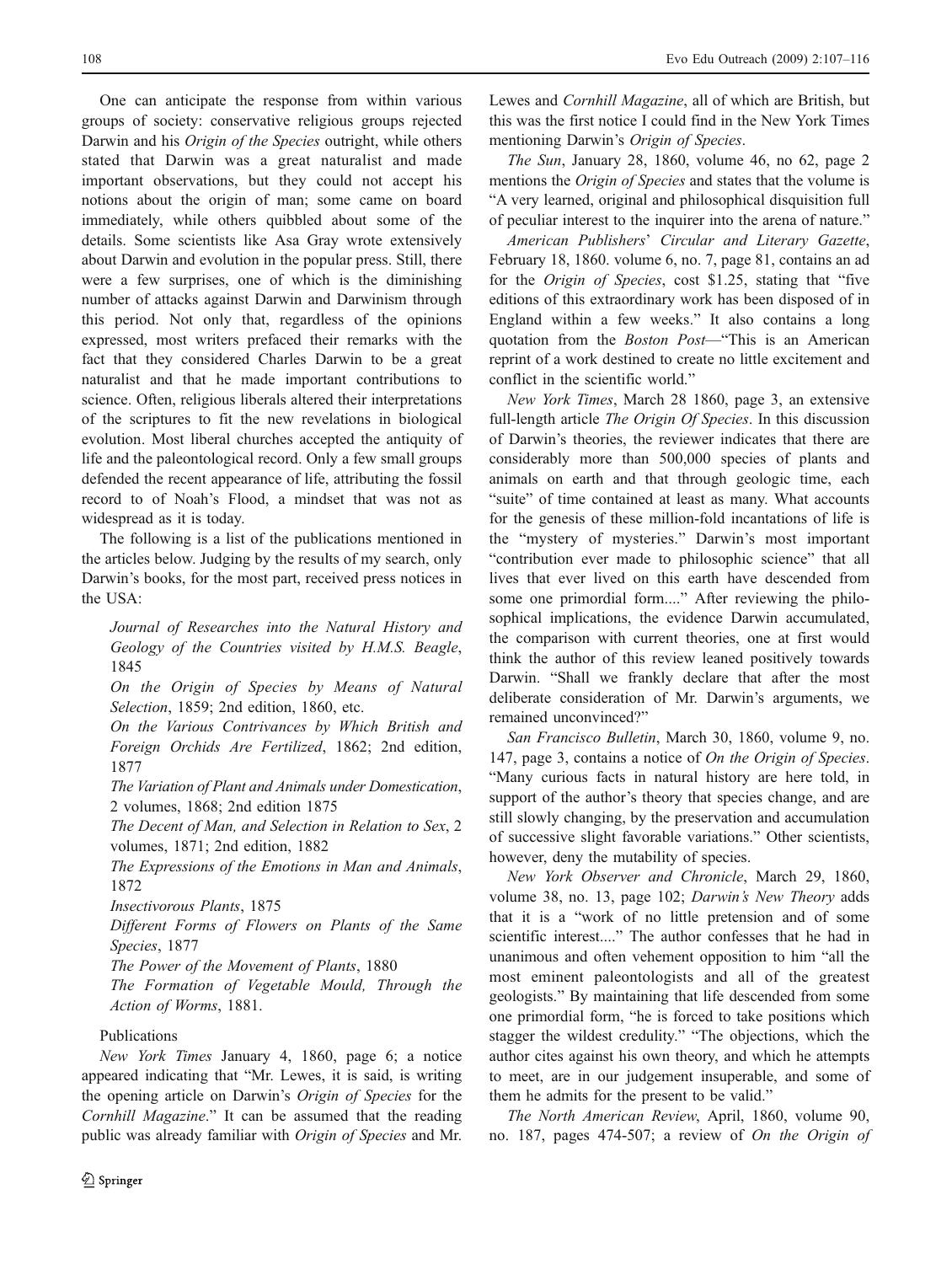Species. "The author of this book endeavors to establish, though by a different theory and a somewhat different process of reasoning, the same conclusion, which was arrived at by the French naturalist, Lamarck, and by the English author of the Vestiges of Creation, namely that all the species, genera, orders, and classes of animal and vegetable life are essentially of one blood and lineage, having been developed out of one another without the intervention anywhere of any act of creative power...."

New Englander and Yale Review, May, 1860, volume 18, no. 70, pages 516–519; a review of Darwin's On the Origin of Species, 1860. "We do not question that it was nature's design to provide for many varieties by culture, and that many of the so-considered species may have originated from an original pair. But there is a limit beyond which analogy, pliable as it is, will not carry us….The naturalists will have a pretty fight of it among themselves...."

The Atlantic Monthly, July, 1860, volume 6, no. 33, pages 109–116, contains an early review, Darwin on the Origin of Species, by Asa Gray. "Novelties are enticing to most people; to us they are simply annoying. We cling to a long-accepted theory, just as we cling to an old suit of clothes. A new theory like a new pair of breeches...is sure to have hardfitting places....New notions and new styles worry us, till we get well used to them, which is only by slow degrees." Asa Gray continues by listing the "admitted facts" that suggests the hypotheses of derivation.

Living Age, July 7, 1860, volume 66, no. 840. pages  $3-$ 26, contains a reprint from Edinburgh Review. This article lists ten scientific articles and books. "In the works above cited the question of the origin, succession, and extinction of species is more or less treated of, but most fully and systematically by the accomplished naturalist, which heads the list. Mr. Charles Darwin, has long been favorably known, not merely to the Zoological but to the Literary World, by the charming style, in which his original observations on a variety of natural phenomena are recorded...."

New York Times, August 6, 1860, page 4; an editorial The Advance of Science reported that the British Association of the Advancement of Science "declined to discuss the merits of Mr. Darwin's new theory of the origin of species" causing considerable comment in England despite the fact that it had been known for almost a year and had "provoked discussion, both popular and scientific, in all parts of the world." Because the theory was "novel, in conflict with established beliefs and seemed to offer solutions for a thousand difficulties, which beset theories currently received" its merits should have been discussed. Instead, the British Association, to the disappointment of everybody, adjourned without passing any judgment. In fact, it provided an "opportunity for a Bishop of the English Church to denounce its heretical tendencies." The editorial

was written because the American Association was meeting at Newport and "seemed equally disposed to give the propositions of Mr. Darwin a wide berth." No papers were presented related to the Origin of the Species. However, "Agassiz, to whose doctrines that of Darwin is in open antagonism, is present at Newport..." While in England, many of the naturalists and paleontologists are dependent upon "a Government which would certainly look with displeasure upon the indorsers of a theory...that might threaten war upon the foundation of the established religion. Here no such establishment exists, and no such fear need to be entertained." Then, later (New York Times, August 25, 1860, page 1) in a long article about the progress and prospects of science in America based on the meetings at Newport, the author indicated that there were defenders of Darwin "had the question been allowed to come up."

The Atlantic Monthly, October 1860, volume 6, no. 36, pages 406–425, contains article Darwin and His Reviewers. "Two hypotheses divide the scientific world, very unequally, upon the origin of the existing diversity of the plants and animals, which surround us. One assumes that the actual kinds are primordial; the other that they are derivative. One, that all kinds originated supernaturally and directly as such and have continued unchanged in the order of Nature; the other, that the present kinds appeared in some sort of genealogical connection with the other and earlier kinds and that they became what they now are in the course of time and in the order of Nature."

Little's Living Age, June 29, 1861, number 891, page 782; a reprint of a song from Blackwood's Magazine, The Origin of Species: A New Song, with supplemental quotes from the Origin of Species.

The Albion; A Journal, of News, Politics and Literature, June 14, 1862, volume 40. no. 24, page 279; a literary look at Darwin dumping a bucket of his studied creatures, his ancestors, over the side of The Beagle; hence, the title of the article Immortals By Accident.

The Methodist Quarterly Review, October 1861, volume 13, pages 605–627; "The author of this ingenious book," On the Origin of Species, "is a grandson of Dr. Darwin, the celebrated author of The Botanic Gardener, The Love of Plants,...and other poetical and scientific works, is full of fanciful theories and rather suspicious theology. Whatever, therefore, may be his speculative eccentricities, we may fairly presume that he has come honestly to them."

The Biblical Repertory and Princeton Review, July 1862, volume 34, no. 3, pages 435–464; a review of the literature about the diversity of species in the human race. In an article Examination of some Reasonings against the Unity of Mankind, the author states that Dr. Morton and Professor. Agassiz "find such differences between man and man, that the different races or groups never could have descended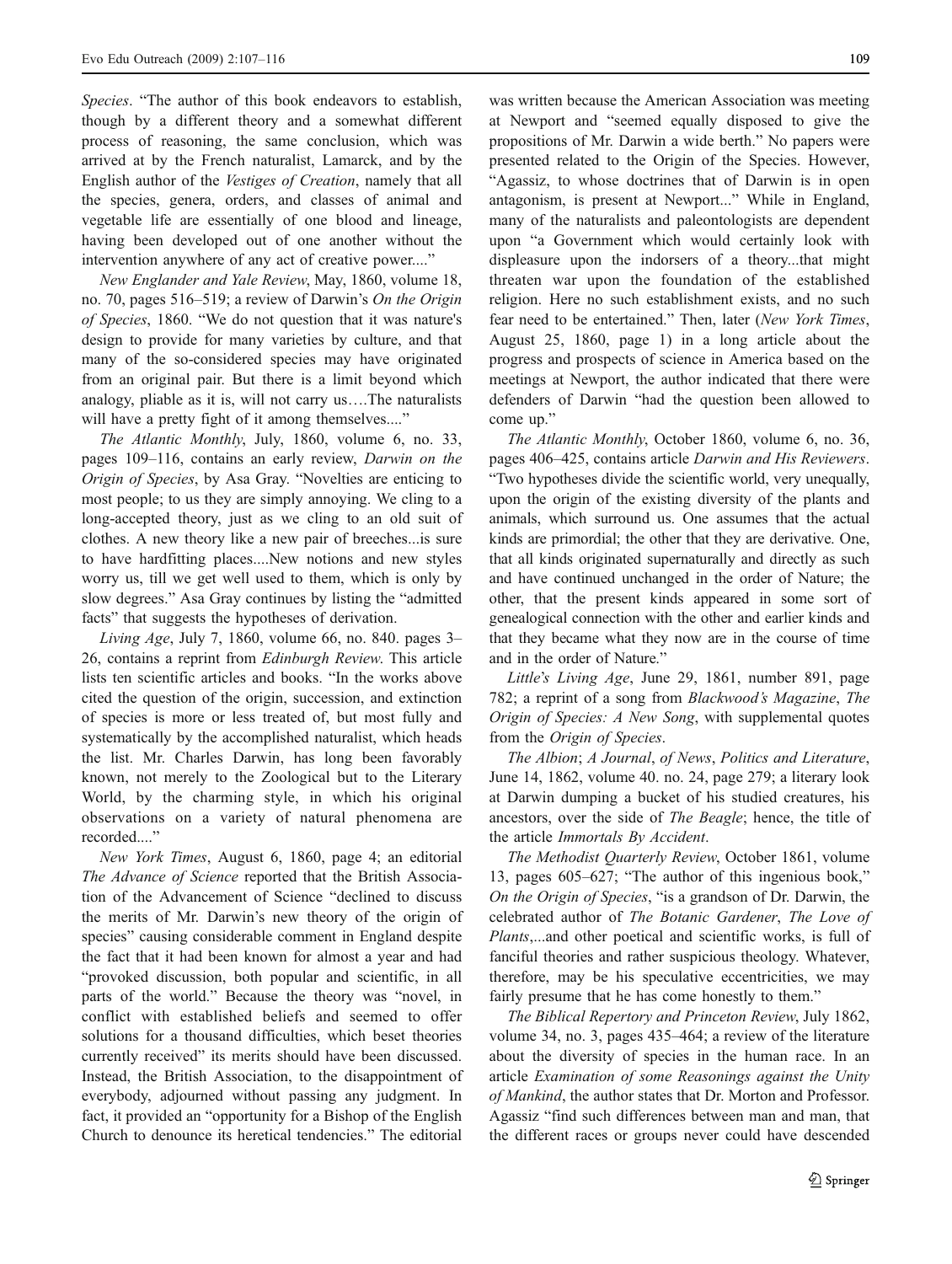from a single pair; while Darwin finds as little difference between man and animals, that he believes them all to be descended from at most only four or five."

The New England Farmer; a Monthly Journal, May 1864, volume 16, no. 5, page 132 contains an article Respect the Earth-worm. "Farmers are generally aware that the earth-worm luxuriates in a rich soil, but they are not disposed to give him any credit for contributing to its fertility. But the Creator is wiser than they, and He gave the farmer efficient helpers underground, who do Him service, without pay in money or even in Thanks….Mr. Charles Darwin has shown that in thirteen years, a field of pasture was covered to a depth of three inches and a half of mold discharged from their intestines."

The Atlantic Monthly, October, 1866, volume 18, no 108, pages 415–425; Charles J. Sprague in this article, The Darwinian Theory, begins his review by offering a "great interest has been awakened, of late, by the promulgation of a new Theory of Creation; and non-scientific readers have met with numerous controversial articles in journals, magazines, and newspapers of the day....In spite of the sneers and sarcasms, which have been launched by writers, lecturers and preachers...few really and thoroughly comprehend Mr. Darwin's idea...." The author proceeds with a review of the relationship of scriptures and the natural world, some of the resultant theories, followed by a description of the Darwinian Theory, which "is erected on the primary foundation of a natural law acting through all time...."

The Galaxy, July, 1868, volume 6, no. 1, pages 135–138, contains a review of The Variation of Animals and Plants under Domestication, which is a continuation of the inquiry opened by Mr. Darwin in his volume On the Origin of Species, in 1859. The current review, instead of analyzing the content of the new work, points "out their relation to the content of the original book and to Mr. Darwin's general theory."

Ohio Farmer, August 1, 1868, volume 17, no. 31, pages 482, 483; we have decided to give the readers of the Ohio Farmer a taste or at least a synopsis of the subject of Darwin's Variations of Animals and Plants Under Domestication, "but we find it impossible; to be fairly understood the work must be studied at length. As a result we have inserted a very candid review of the work from The North American Review. The present book harrows and refreshes, as it were, the whole field of, which it treats. It is doubtless provisional but none the less serviceable for that, and we cordially recommend it to the student."

American Phrenological Journal, October, 1868, volume 48, no. 4, pages 121, 123, includes a portrait and a physiognomist description of Darwin's character, intellect, ambition, and facility as an inquirer. "Mr. Darwin's reputation is, of course, very extended; but his influence

is probably strongest in Germany, where he has received many honors from the most influential scientific societies."

Putnam's Magazine, October 2, 1868, volume 2, no. 10, pages 505, 506; readers of Darwin's Origin of Species "will remember that the work only professed to be a general statement of theory, which needed a great deal of elaboration and illustration. The present work, The Variation of Animals and Plants under Domestication, is the first installment of the complete work. It has no practical intent whatsoever, and yet it is a book, which every intelligent farmer would do well to read; for if it does not furnish him with practical suggestions, it can make him a more reverent worker in view of the great laws in which his humblest offices take root and grow."

The Universalist Quarterly and General Review; October 5, 1868, pages 493–497, contains a review of Variations of Animals and Plants under Domestication. "Whatever may be thought of the author's speculations, there can be but one opinion regarding the patience, diligence, accuracy and extent of his observations. The eager curiosity felt in regard to the questions involved in the discussions, may be judged by the fact that the first English edition was exhausted in a single week. The reader speedily discovers that the author is thoroughly committed to his theory of development, and sees everything, and shapes every fact, with an eye single to that."

The Manufacturer and Builder, November 1870, 1870, volume 2, no. 11, page 339; the principle, which is the base of the Darwinian Theory, was (rather obscurely) announced by R. Wallace in 1855. "It is gratifying to notice how free are these two pioneers from a petty jealously of one another's fame." In a preface to the Origin of Species, Mr. Wallace says "I have felt all my life, and I still feel, the most sincere satisfaction that Dr. Darwin had been at work long before me, and that it was not left for me to attempt to write the *Origin of Species*."

New York Times, March 13, 1871, page 4; "In reviewing this book of Mr. Darwin's The Descent of Man, and Selection in Relation To Sex, we shall endeavor to give an impartial outline of his arguments, without discussing at present the opinions set forth, still less desiring it to be understood that we concur in Mr. Darwin's conclusions. Our aim now is to make the reader acquainted with the general line by Mr. Darwin."

The Independent, March 16, 1871, volume 23, no. 1163, page 6, mentions the republication of Mr. Darwin's Journal of Researches, which details his voyage on the Beagle between the years 1831 and 1836. "Those who have taken an interest in the later writings of this great naturalist will find new interest in tracing the date and origin of that thought..., which have affected the world of thinkers."

The Albion, A Journal of News, Politics and Literature, April 1, 1871, volume 49, no. 13, page 201; a brief review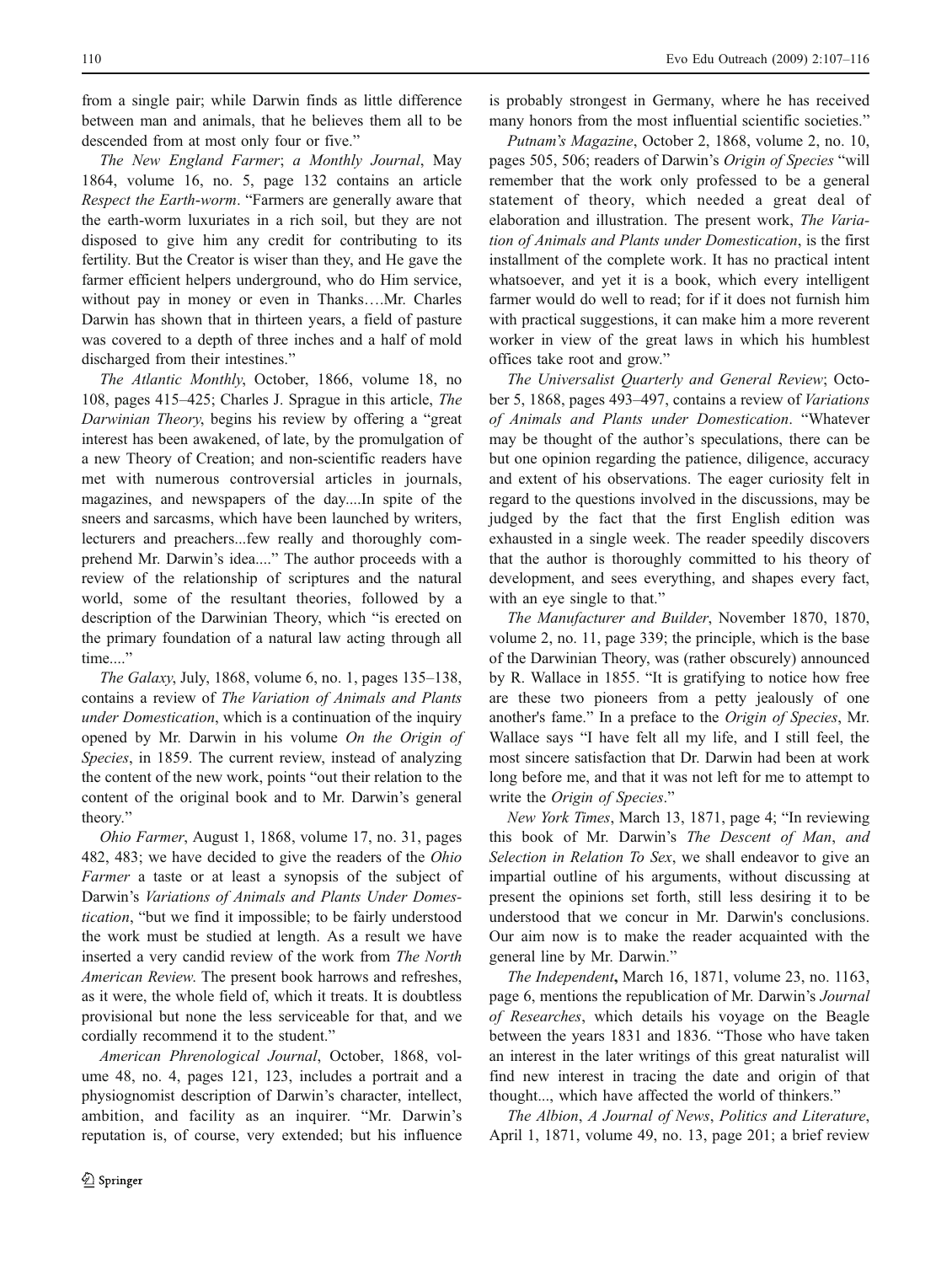of The Descent of Man, and Selection in Relation to Sex. "In the whole history of scientific research there is scarcely a case so remarkable of a system of doctrines, at first generally condemned as false and absurd, coming into general acceptance in the scientific world in a single decade...."

Chicago Tribune, April 9, 1871, page 2; "The publication of a fresh book by Mr. Charles Darwin, on the Descent of Man, naturally leads one to serious reflections concerning his ancestry. One would think that the development of man from a sponge, or a spore, or a polyp, should be styled as ascent rather than descent. But Mr. Darwin evidently prefers, as an Englishman, to consider the quest as one of pedigree rather than evolution."

Zion's Herald, April 13, 1871, volume 48, no. 15, page 173; in this brief review of The Descent of Man, and Selection in Reference to Sex, it is stated that the author, Charles Darwin, "displays the same wealth of learning and ingenuity...which has placed him in the foremost ranks of philosophic naturalists. Nevertheless, some of his conclusions appear to us not proven, and others we believe altogether erroneous."

Christian Advocate, May 11, 1871, volume 46, no. 19, page 146; contains a brief note: "A really witty caricature has just appeared in the London Shop windows, that of a large and venerable orang-outang with Professor Darwin's face...labeled 'A Contribution to (un-) Natural History.'"

The Eclectic Magazine of Foreign Literature, June 13, 1871, volume 13, no. 6, page 757; an article, Professor Charles Darwin, which is a brief biography and description of his major publications up to the current date.

Harper's New Monthly Magazine, July, 1871, volume 43, no. 254, pages 305–307; "Few scientific works have excited more attention than the one just published by Mr. Charles Darwin, upon The Descent of Man....This treatise has been discussed from almost every point of view, and it is almost impossible to take up a periodical at all interested in such subject without finding one or more notices of the book. Among the best written of these criticisms may be cited one published in the late number of The Academy, from the pen of Mr. Alfred R. Wallace…and although known to agree with Mr. Darwin in some of his views, yet entirely opposed to him in others."

Overland Monthly and Out West Magazine, July, 1871, volume 7, no. 1, pages 98, 99, contains a review of the Descent of Man in which the author states that "aside from the question whether the Darwin hypothesis is true or false, the best natural history of modern times is furnished in, The Descent of Man, and with the preceding works which are necessary linked with the later one, and really constitute one treatise on natural history. When we arrive at the last of Darwin's facts, we have the alternative of attempting to cross the wide and almost bottomless gulf on the farther

side of which the Darwinian conclusion is reached or go back and note the strength and objections to Darwin's conclusions" as others "have set forth."

North American Review, July, 1871, volume 113, no. 232, pages 63–104; an article The Genesis of Species by Chauncey Wright. It would be appropriate to think that after the Origin of Species was published there would be shortlived interest in the ideas presented in the book after having been "condemned by cautious and conservative thinkers to the limbo of insoluble problems or to the realm of religious mystery." Every year, however, has increased the interest attested to by the publication of the flowing books which are reviewed here: Contributions to the Theory of Natural Selection by Alfred Russel Wallace, 1870; On the Genesis of Species by St. George Mivart, 1871; The Descent of Man, and Selection in Relation to Sex by Charles Darwin, 1871; and On the Origin of Species by Means of Natural Selection by Charles Darwin, 1871.

Scribner's Monthly, September, 1871, volume 2, no. 5, pages 556, 557; contains a review of The Genesis of Species by Mr. St. George Mivart and compares it with Darwin's hypotheses. "Under pangenesis Mr. Mivart brings together an array of strong objections against Mr. Darwin's far-fetched provisional hypotheses."

The Independent, October 19, 1871, volume 23, no. 1194, page 6; "Everybody is aware of what Darwinism is and it will not be necessary to review his work, Descent of Man, at length till we have the second volume. Our readers know, or ought to know, that the day of ridiculing the Theory of Development has quite passed by."

The Living Age, February 17, 1872, volume 172, no. 144, pages 385–448; an article reprinted from the Westminster Review on The Geographical Distribution of Animals and Plants, Geologically Considered. "The subject we have chosen for treatment in the present article is one of the deepest interest to naturalist. The facts of which it treats have only fallen into their harmonious arrangement since the publication of the 'Origin of Species.' Darwin may well claim that only from his point of view can the subject of the Geographical Distribution of animals and plants be scientifically treated."

North American Review, July, 1872, volume 115, no. 236, pages 1–31, contains an article by Chauncey Wright, Evolution by Natural Selection. Herein is a discussion of the Origin of Species, etc. by Charles Darwin, 6th edition; Evolution and its Consequences, a reply to Professor Huxley by St. George Mivart; published in Contemporary Review, January 1872; and Specific Genesis by St. George Mivart, a communication in the North American Review, April, 1872. The question of how animals and plants came to have structures and habits that characterize them as distinct species is now a direct question for scientific investigation and that this effect was by some natural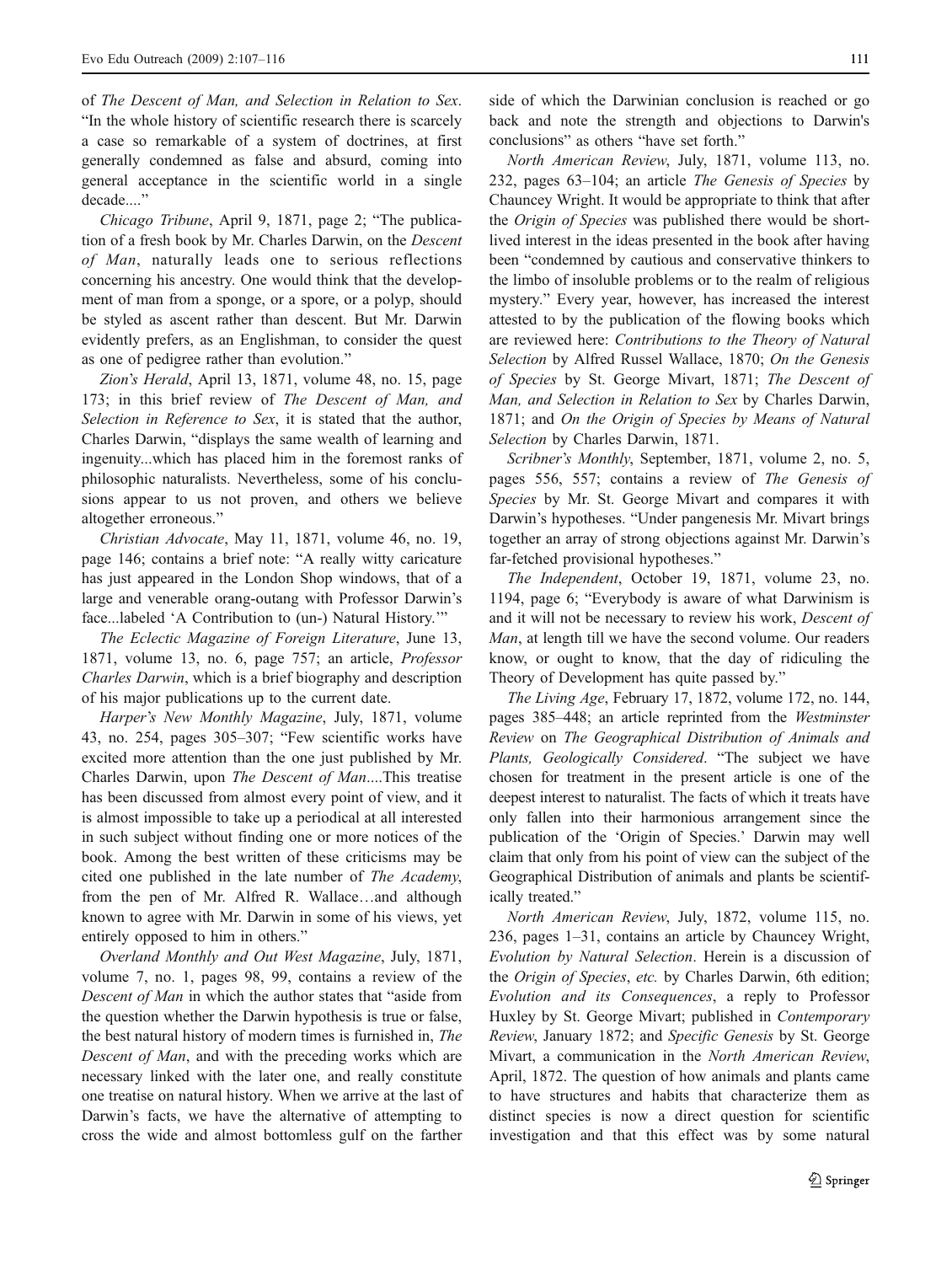process and was not by a formless creative first. This natural process connects the living form of the present with very different form of the past—"descent with modification." It is highly desirable that discussions of this concept should be free as possible from mere personalities and continues "through the manners and method of procedure" that is the basis of modern science.

New York Times, February 7, 1873, page 2; in a review of The Expressions of the Emotions in Man and Animals, by Charles Darwin, the author of the review asks "how does man recognize in his fellowman the presence of an inner spirit, and more or less follow its working and trace its various moods?" and other related questions. "How in short does man externally make manifest the ebb and flow, the rising and falling, of the ever-changing tides of feeling which regulate his actions and control his course? This is the chief problem to which Mr. Darwin devotes himself in his last work..." In conclusion, the author(s) of the article decide(s) that "Mr. Darwin's work appears to us to fall short of its intended mark by really explaining very little, while it seems to explain a great deal."

The Catholic World, August 1873, volume 17, no. 101, pages 641–655; More about Darwinism is about The Expressions of the Emotions in Man and Animals. "Man is a monkey perfectly developed." The developing process is the result of habit transmitted, imitation, and practice. "The reasoning of the entire volume may be summed up in the following syllogism: the expressions of the emotions in man and animals are, for the most part, similar, nay, alike. Now this could not be so, did man not descend from the animal; therefore, man is the offspring of the brute. The article concludes that "there is, we admit a germ of truth in the theory of evolution. The mistake is in applying it without limit. Scientists should not forget that reason is the handmaid of revelation."

The Popular Science Monthly, August, 1874, volume 5, pages 475–480, contains the article An Estimate of Darwin, Appended is a full List of Mr. Darwin's Works by Asa Gray, comparing Charles Darwin with another British naturalist, Robert Brown. "The vast amount of such work" Darwin "has already accomplished might overtax the powers of the strongest. That it could have been done at all under constant infirm health is most wonderful."

Chicago Daily Tribune, August 29, 1874, page 10; a brief biography of Charles Darwin

Friend's Intelligencer, September 12, 1874, volume 31, no. 29, page 463; "Sir Charles Darwin, by close study of the habits of pigeons, has worked out the frame of his theory of the progress of species from lower to higher forms."

New Englander and Yale Review, October, 1874, volume 33, no. 129, pages 741–770; this review, Mr. Darwin and the Theory of Natural Selection, by Lyell T. Adams, includes a history of how the doctrine was formulated starting when the British and French Governments jointly agreed to survey the coast of South America. The editors of the journal state that "the excellent description and just criticism of the Darwinian Theory, which this article contains, give to it a special value. If, however, the author is to be understood as implying, in two or three places, a necessary incompatibility between the Theory of Darwin and the Doctrines of Christian Theism, his position in this particular is open to question."

Medical and Surgical Reporter, February 13, 1875, volume 32, no. 7, page 135; an article Transmission of Descent, the theory of evolution, "including, of course, the evolutional psychology which has been rapidly gaining favor of late, is based on the laws of heredity transmission. The investigation of Prosper Lucas necessarily preceded the generalizations of Charles Darwin. The latter stand or fall with the former."

The Independent, August 26, 1875, volume. 27, no. 1395, page 10; mentions the publication of "Insectivorous Plants."

Chicago Daily Tribune, September 18, 1875, page 3; a review of "Insectivorous Plants….The reader will gain an... impressive conception of the years of slow, cautious and untiring study by which the naturalist arrives at the true history of the organic and inorganic world."

New York Evangelist, December 23, 1875, volume 46, no 51, page 7; an article titled the Earth-worm. How useful is the earthworm? "The goodness of God is so wonderfully displayed in the usefulness of this apparently worthless reptile." This is followed by a lengthy quote from Charles Darwin's work on the importance of earthworms.

Essays and Reviews Pertaining to Darwinism by Asa Gray, 1876, New York: Appleton and Company, 396 pages. "These papers are now collected at the request of friends and correspondents, who think that they may be useful.... Most of the articles were written as occasion called for them within the past sixteen years and contributed to various periodicals....The first appeared between sixteen and seventeen years ago, immediately after publication of Darwin's Origin of Species...which it was then foreseen, was to initiate a revolution in general scientific opinion."

Chicago Daily Tribune, May 13, 1876, page 10, a brief note mentioning Darwin's new book about experiments in the fertilization of flowers.

Scientific American, June 17, 1876, volume 34, no. 25, page 384; a review of Darwin's theory of pangenesis as described in his second edition of Animals and Plants under Domestication.

Chicago Daily Tribune, June 5, 1876, page 7; mentions a new edition of The Variation of Animals and Plants under Domestication.

Scribner's Monthly, October, 1876, volume 12, no. 6, pages 907–909; reviews The Variation of Animals and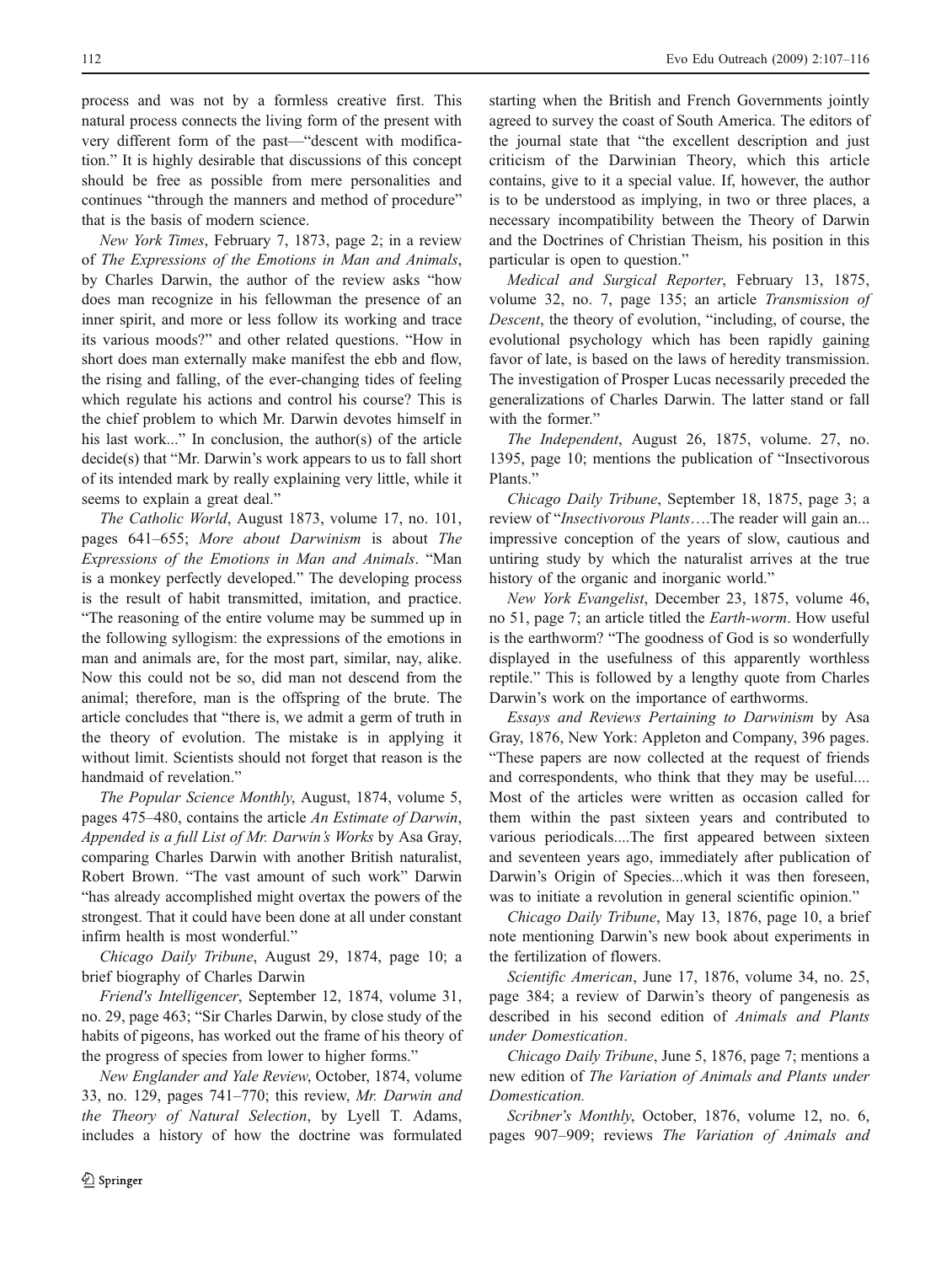Plants Under Domestication. "In the introduction of his Origin of Species published seven years ago, Mr. Darwin says that it 'must necessarily be imperfect....I can give only the general conclusion at which I arrived, with a few facts in illustration, but which I hope in most cases will suffice....'" But Darwin felt the "necessity of hereafter publishing in detail all the facts, with references, on which my conclusions have been grounded, and I hope in a future work to do this...." The publication now being reviewed was first published in 1868 and this second revised edition, is "enriched by observations...is the fulfillment of the hope then expressed." After a positive evaluation, the reviewer concludes that "we feel assured that we will learn not that the world is without a personal God; but only that this God has been working throughout the past ages of eternity and is still working."

Chicago Daily Tribune, February 10, 1877, page 8, reprint of a letter by Darwin explaining why hollies will have few berries: bees the transporters of pollen were rare in the spring.

Christian Union, February 28, 1877, volume 15, no. 9, pages 182, 183; an article, The Entrenchments of Skepticism by Rev. I.T. Townsend, in which he states that evolution theories are not, as many suppose, altogether modern; they can be traced back to the fifth century B.C. "Atheists are no longer rarities;...every pulpit is ringing with proofs that God and not evolution is the cause of creation...."

The Independent, March 22, 1877, volume 29, no. 1477, page 26; Sir John Lubbock who spent three years studying ants, lives on a farm adjoining Darwin's who, no doubt, communicates with "that great man," declared at a lecture that though the "ape ranks next [to] man in form, the ant ranks next [to] him in intellect." The article is a reprint of Wonderful Things About Ants by M.D. Conway, from the Cincinnati Commercial.

Prairie Farmer, April 21, 1877, volume 48, no. 16, page 122; an article on the conclusion reached by Darwin that bees and various other insects "appear to search for nectar and pollen by instinct."

Scientific American, April 21, 1877, volume 36, no. 16, page 240; "It is impossible to finish the perusal of any of Charles Darwin's works without a general feeling of admiration...." In his recent book on the effects of crossand self-fertilization of plants, the first and most important conclusion is that "cross-fertilization is generally beneficial and self-fertilization injurious." This is followed by a discussion of whether marriage between first cousins is injurious.

New York Times, April 30, 1877, page 3; a notice of The Various Contrivances by which Orchids are Fertilized by Insects, 2nd edition. This work first published in 1862 "has received a careful overhauling by the distinguished author for the second edition." The note contains brief interesting facts from each chapter.

The Universalist Quarterly and General Review, July 14, 1877, pages 385, 386; "Mr. Herbert Spencer is performing for the doctrine of Evolution the service in philosophy that Charles Darwin is performing for it in the domain of natural history."

Chicago Daily Tribune, November 17, 1877, page 9; "The University of Cambridge purposes to confer the degree of LL.D upon Mr. Charles Darwin."

Christian Advocate, December 13, 1877, volume 52, no. 50, page 794; a notice of a new work by Darwin, Different Forms of Flowers on Plants of the Same Species with an introduction by Asa Gray.

The Catholic World; A Monthly Magazine of General Literature and Science, January, 1878, volume 26, no. 154, pages 496–511, contains an article The Descent of Man. "Mr. Charles Darwin, proposes to himself to show that man is nothing more than a modified beast, and that his remote ancestors are to be found among the tribes of brutes. A paradox of this kind, in a work of fiction such as Ovid's Metamorphoses, would not offend an intelligent reader; but in a work which professes to be serious and scientific it is extremely offensive, for it amounts to a deliberate insult to all humanity in general and to every human being in particular. Mr. Darwin's work violates the dignity of human nature, blots out of our souls the image and likeness of our Creator, and totally perverts the notions most cherished by civil and Christian society."

Zion Herald, January 17, 1878, volume 55 no. 3, page 18, notes that "On the 17th day of last November the degree of Doctor of Laws was conferred upon Mr. Charles Darwin in the Cambridge (England) Senate house. The undergraduates had an imitation monkey dressed up in academicals suspended on a string, and swung across the building."

The Independent, March 7, 1878, volume 30, no. 1527, page 7; sons Francis and George Darwin "have already contributed many valuable additions to our scientific knowledge." Francis read a highly interesting paper before a meeting of the Linnaean Society of London on an experiment with carnivorous plants. Result: those plants that were fed periodically by the Darwins were heavier and produced heavier seeds and higher, more numerous stems than the plants left on their own.

Friends Intelligencer, April 20, 1878, volume 35, no. 9, page 142; reprint of the article in The Independent for March 7, 1878 above.

New York Times, April 30, 1877, page 3; a review of The Various Contrivances By Which Orchids Are Fertilized By Insects, 2nd edition.

The North American Review, May/June, 1878, volume 126, no. 257, page 474; "Is Man a Depraved Animal" is the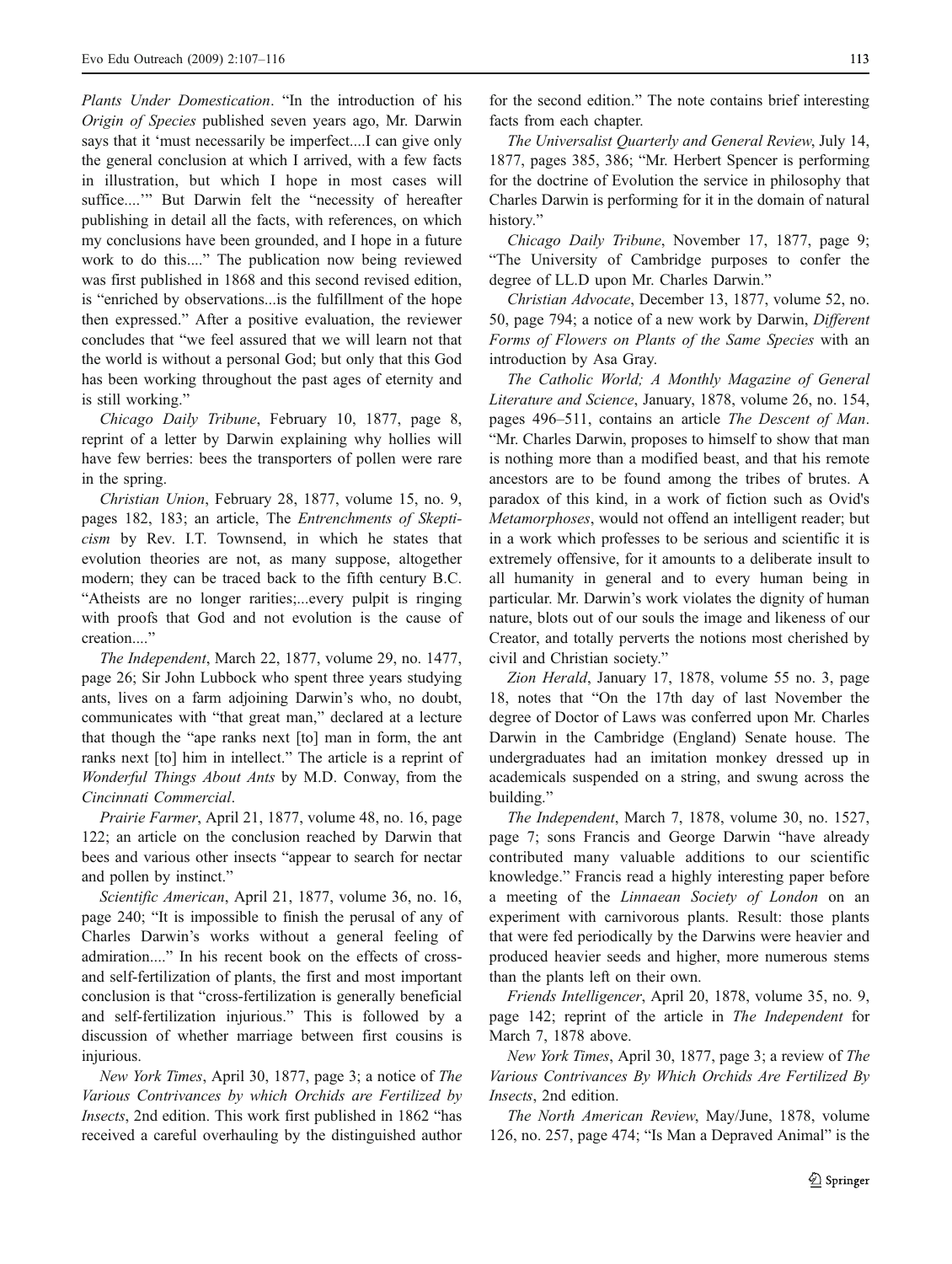title on an article by O. B. Frothingham. Although it is not about Darwin but, in part, as the title suggests, about the nature of man, I included this article because it shows, as so many others, that Darwin's ideas are pervasive and used in passing in many articles, although not necessarily correctly. Writing about the nature of Adam, derived from an interpretation of the Bible, one cited author describes him as "having no character; he is without moral conscience, desire, or will; the knowledge of good and evil he has not attained. He is innocent and undeveloped; vacant of ideas; an embryo; a possibility. He corresponds better with the description of first man given by Charles Darwin." This is the only place in the article where Darwin is mentioned directly or indirectly.

Chicago Daily Tribune, June 8, 1878, page 9; a brief review of Transformations (or Metamorphoses) of Insects... by Peter Duncan, 3rd edition, "an admirable work which has been standard among entomologists" includes a compilation from the works of Charles Darwin and others.

The Friend; A Religious and Literary Journal, August 17, 1878, volume 52, no.1, page 5; part of an extensive article, Present Conflict of Science with the Christian Religion by Herbert W. Morris in which he states "No theory could easily be imagined than more fundamentally adverse to the Christianity than that of development as presented by Charles Darwin...."

Chicago Daily Tribune, November 3, 1878, page 4; in the article The Evolution of Rascality, it is mentioned that Darwin's account of the *Descent of Man* gives "genesis the go-by." As might be expected, he has been "met with violent resistance among learned men of the time...but...it soon found able and eloquent advocates." What follows is a description of rascality (thievery and murder, really) among well-known businessmen, politicians, and others.

Southern Planter and Farmer, January, 1879, volume. 40, no. 1, pages 29, 30; a reprint of an article in Gardner's Monthly by Peter Henderson about a test in New Jersey to verify the Darwin's conclusion "with respect to the benefit derived by carnivorous plants from the insects they destroy." A group of carnivorous plants were fed and an equal group was not. After three months, the plants were examined, and there was no difference between the groups. This test corroborating the result found by Mr. Darwin failed.

Scientific American, January 11, 1879, volume 40, no. 2, page 23; contains a somewhat abbreviated version from the Southern Planter and Farmer above.

New-York Evangelist, May 1, 1879, volume 50, no. 18, page 1; contains a dialogue in the form of a poem between a well-known minister, Dr. G.B.C., and Charles Darwin on The Origin of Man.

The American Catholic Quarterly Review, A Magazine of General Literature and Science, July, 1880, volume 5, no. 19, pages 570, 571, reviews Erasmus Darwin by Ernst Krause with a Preliminary Notice by Charles Darwin, 1880. The preliminary notice, the longest part of the book, is a history of Erasmus Darwin's life. Dr. Krause's brief essay is entirely concerned with the analysis of the elder Darwin's works "and the vindication of his claim to be the true founder, in great part, at least, of the system of evolution through natural selection of which his grandson is the exponent in our day."

Chicago Daily Tribune, January 31, 1880, page 9, contains a review of the Life of Erasmus Darwin by Ernst Krause with a Preliminary Notice by Charles Darwin, in which is noted that almost every single work of Charles Darwin "may be paralleled by at least a chapter in the works of his ancestor…are to be found already discussed in the writings of the elder Darwin."

The Manufacturer and Builder, March, 1880, volume 12, no. 3, page 63; "Most naturalists, writes Mr. Charles Darwin in Nature, appear to believe that every instinct was at first consciously performed; but this seems to me an erroneous conclusion in many cases, though true in others." Instinct is the result of inherited actions unconsciously performed.

The Journal of Speculative Philosophy, April, 1881, volume 15, no. 2, page 206, 207, contains a letter from Charles Darwin about infant education.

Littell's Living Age, April 16, 1881, volume 149, no. 1922, page 192; a letter written by Charles Darwin originally published in Nature and reprinted here on the movement of plants.

New York Times, April 30, 1881, page 2, contains a letter written by Darwin on vivisection in which he writes that experiments on living animals are necessary to the progress of physiological study.

Christian Advocate, July 14, 1881, page 14, same as above in New York Times, April 30, 1881 but here reprinted from the Medical Times Gazette.

The Independent, July 21, 1881, volume 33, no. 1703, page 12, contains a review of Darwin's book, The Power of the Movement of Plants.

Scientific American, September 3, 1881, volume 45, no. 10, page 151, contains an article on inheritance by Charles Darwin.

The Washington Post, September 9, 1881, page 3, contains a letter by Darwin about babies that casts light on what babies know.

Chicago Daily Tribune, November 14, 1881, page 7; article about what people owe to the earthworm based on Darwin's book on worms, The Formation of Vegetable Mould, Through the Action of Worms.

Chicago Daily Tribune, January 14, 1882, page 9, a review of Darwin's volume on worms.

The Friend; A Religious and Literary Journal, January 28, 1882, volume 55, no 25, page 199; a reprint of an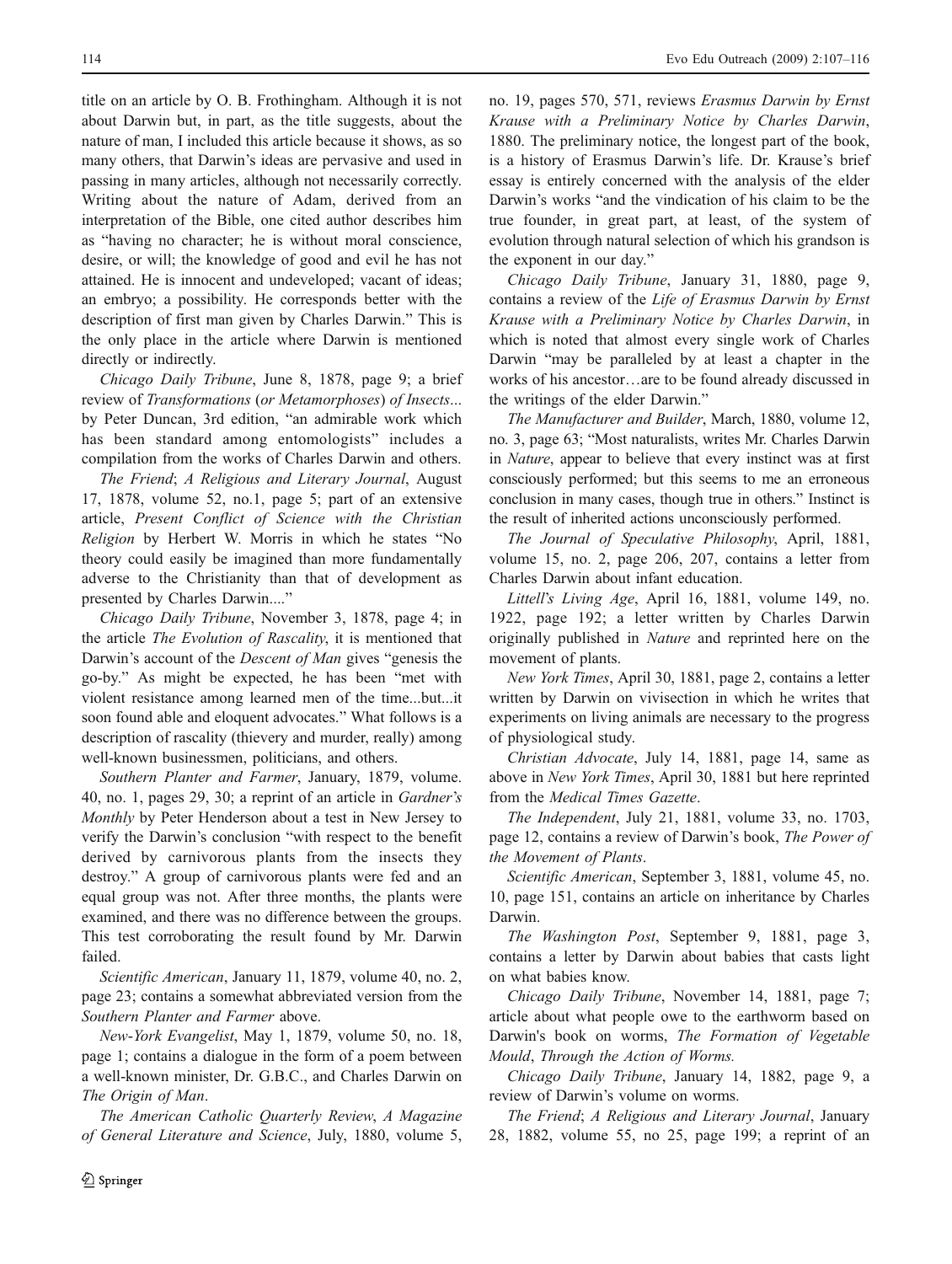article in the Christian Advocate by J.R. Loomis on Darwin's study of earthworms.

Catholic World, February, 1882, volume 34, no. 203, pages 683–692, contains an article, Evolution, by W.R. Thompson. The object of writing this article is to present as plainly and as simply as possible the "main arguments or more accurately, line of arguments, on both sides of the question, which is a short consideration of the alleged contradiction which evolution presents to religion." When the theory of creation by evolution "was first advanced it was met by a storm of dogmatic abuse. It was ridiculed, pooh-poohed, abused, called the 'dirt theory,' and scarcely given a hearing. Now the tables are completely turned, so that the man who today opposes it is treated very much the same way as if he denied the revolution of the earth around the sun."

Californian, February 5, 1882, volume 5, no. 26, page 190–192, a book review of Darwin's volume on worms.

N.B. Although Charles Darwin died on Wednesday, April 19th, 1882 at 4 PM, his funeral took place a week later on April 26 in Westminster Abbey. His coffin was covered with wreaths of flowers, and the pall-bearers consisted of many notable persons including Prof. Huxley and Alfred Russel Wallace. His body was buried in close proximity to Sir Isaac Newton with whom he was compared so as to equate Darwin with greatness.

Notice of Darwin's death and funeral was reported in many newspapers and magazines. Some religious commentators took the opportunity to address Darwin's views on religion and his theory on the origin of man.

New York Times, April 25, 1882, page 1; "Cannon Liddon preaching at St. Paul's Cathedral…referred to the theories as not necessarily hostile to fundamental truths of religion. Darwin possessed charity which was the essence of the spirit of Christianity."

The Washington Post, April 25, 1882, page 1, describes the evening service prior to funeral.

The Washington Post, April 27, 1882, page 1, describes the funeral and lists some of the participants.

Christian Union, April 27, 1882, volume 25, no. 17, pages 390, 391; a notice of his death and a review of his work in regards to Christianity. "He set an example which was more Christian than the uncandid zeal of some of his Christian antagonists. As a consequence, his service to science, and so to humanity, will be remembered long after the heat of the controversy has passed away."

The Independent, April 27, volume 34, no. 1743, page 16, reports on Darwin's death that "we wish we needed to no more than describe" his achievements; but unfortunately that is not the case. "The attitude of the Church toward him, more hostile than suspicious even, is an occasion for deep mortification."

Scientific American, April 29, 1882, volume 46, no. 17, page 256, contains a notice of his death, his family tree,

schooling, voyages, and many of his publications. "His most eminent characteristic, however, has been an unswerving loyalty to truth as obtained by exact observation and unprejudicial judgement, regardless of ridicule or misrepresentation."

The Friend; A Religious and Literary Journal, April 29, 1882, volume 55, no 38, page 304, contains a notice of Darwin's death.

The Dial; a Semimonthly Journal of Literary Criticism, Discussion and Information, May 3, 1882, volume 3, no. 25, pages 2–4, reviews Darwin's work.

The Critic, May 6, 1882, volume 35, page 130, a positive review of Darwin's "Darwinism."

Literary World, May 6, 1882, pages 145, 146; a memorial to Charles Darwin by Asa Gray, written on the day of his funeral, expanded in the American Journal of Science, December 24, 1882, volume 24, no. 144, pages 453–463, American Arts and Sciences Proceedings, Boston, June 17, 1881–June 1882, pages 449–458, and in various forms in several other magazines in the months after his funeral.

New York Times, May 7, 1882, page 3, describes his last days and that he was not honored by the country enough.

New York Times, May 16, 1882, page 2, describes in a lengthy article the countryside and some of the neighbors around Downe [Down], the home of Darwin.

The Unitarian Review and Religious Magazine, May 17, 1882, volume 5, no. 5, pages 452–457, is a review of his works and the controversies surrounding them. "We have learned that no nearer approach to the truth of nature can disturb pure religion and that the most profound investigation into her secrets will result in a grander revelation of Deity, and afford reasons for a more stable faith. This step we owe to Darwin more than to any other person."

Christian Union, May 25, 1882, volume 25, no. 21, page 486, notes that opinion is not unanimous about the universal law of evolution with which his name will always be identified, but the religious objection to it is generally and perceptively allayed."

The Independent, May 25, 1882, volume. 34, no. 1747, page 29, reprints part of an article published in Nature, April 6, 1881, on the dispersal of fresh-water bivalves, "probably the last article published during his life-time...."

New York Times, May 26, 1882, page 4, mentions that a project has been started for some appropriate monument in the memory of Charles Darwin in Westminster Abbey as well as a scholarship in his name to foster scientific work.

Harper's New Monthly Magazine, June, 1882, volume 65, no. 385, pages 153, 154; the naturalist White of Selbourne in the 1770s wrote that "Earth-worms though in appearance a small and despicable link in the chain of nature, yet, if lost, would make a lamentable chasm." Charles Darwin knew of White's observations and in 1837,